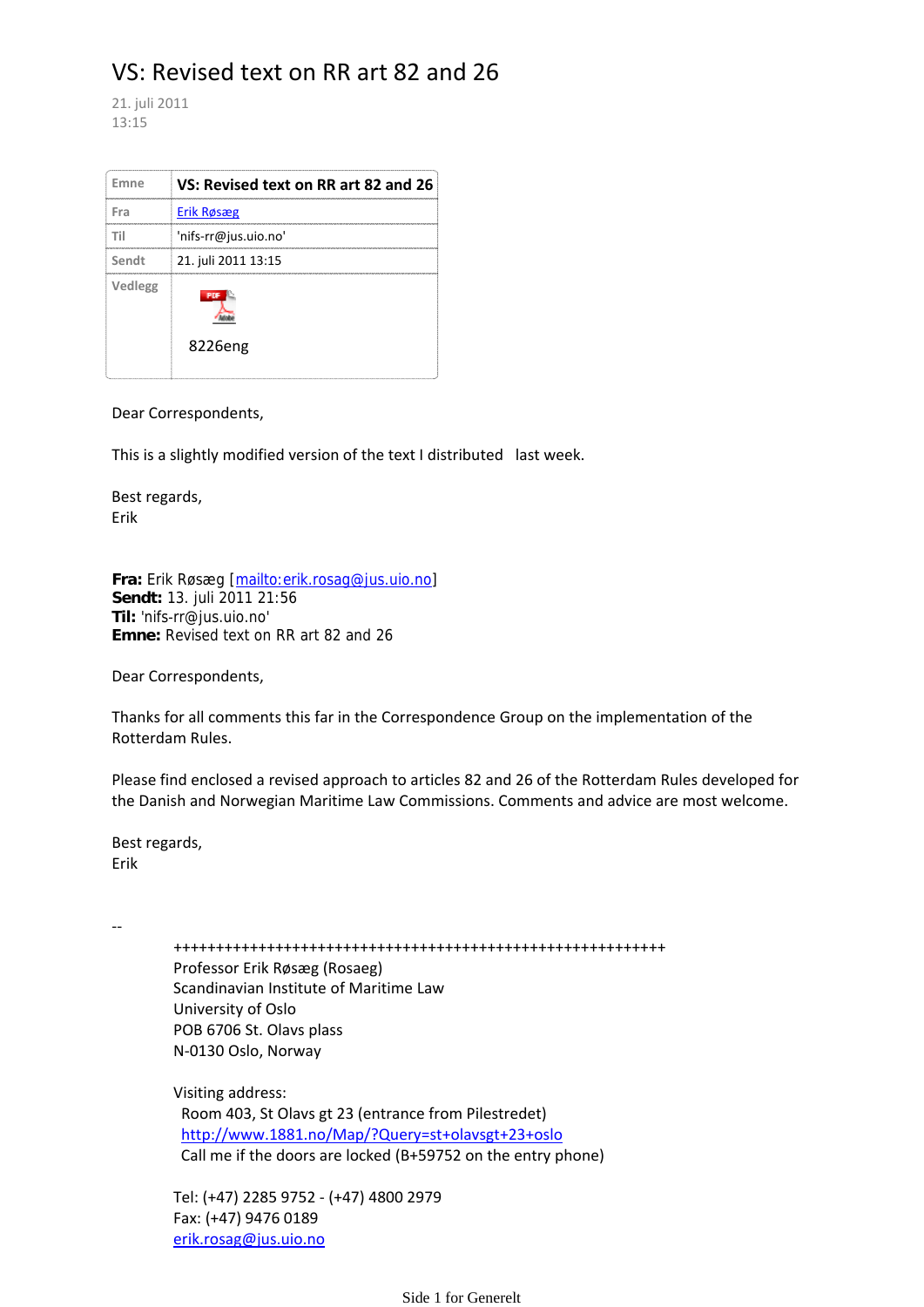## **A DRAFT REVISED COMPROMISE ON THE RELATION BETWEEN THE ROTTERAM RULES (RR) AND OTHER TRANSPORT CONVENIONS**

## *developed at a meeting of the chairpersons and secretaries of the Danish and Norwegian Maritime Law Commissions in Oslo 12 July 2011*

The RR apply to contracts for carriage by sea ("pure" carriage by sea) and contracts for the carriage of goods that, in addition to the carriage by sea, are carried by another mode of transport ("maritime plus" –transports), eg, a transport from a port in State A to a port in State B and further on to a receiver in State C by truck. This follows from art 1(1).

The application of the RR is conditional on the existence of a contract of carriage of this kind, cfr. art 1(1), and that this contract fulfills the criteria in art 5 on connection to more than one State. But the State Parties can elect to apply the Convention also outside the scope defined by art 5. The Maritime Law Commissions of Denmark and Norway propose that the Rules shall apply also in respect of domestic transports.

The Convention does not deal with logistics contracts, ie contracts that both include an element of transport and eg storage, finishing operations, etc. Whether the Convention should be applied to the transport part of a logistics contract may depend on whether the transport part of it is of substantial importance and whether it can be separated from the remainder of the contract.

When the Convention is applied pursuant to the above, a conflict with other Conventions may occur. One example is the CMR, the road transport Convention. If the goods are carried on a truck, on a ferry and then on a truck again, it may be that both Conventions are applicable.

The detailed delimitation of the scope of the different Conventions is difficult. The recommendation of the Maritime Law Commission is that the starting point should be the agreement between the commercial parties or what they should be considered to have agreed. As long as one considers an election amongst different mandatory systems of liability, this is justifiable.

There are several considerations that can provide guidance in respect of what the parties have agreed on concerning the election amongst different mandatory systems of liability. They may have made an election in clear words or elected a specific way of performance. The may have agreed or have a common understanding that a particular kind of transport documents should be used. The use of a bill of lading is [in Europe] a clear indication that the maritime rules are applicable, at least when the document is not a freight forwarder's bill of lading in a typical trucking environment. Furthermore, the former dealing between the parties can provide guidance, and also how such transports usually are performed or how this particular transport was planned and performed. Altogether, there is a number of different considerations to take into account when clarifying the overall picture of which transport regime is elected.

Exceptionally, it may happen that the RR or another Convention does not allow the parties to agree on a different regime. This is, eg, so in respect of the core scope of the RR, international carriage by sea with connecting road transport. In the same way, CMR does not allow that one elects not to apply its rules when a truck is carried at an international ferry (without removing the goods from the truck) between two land transport legs. In such cases, the respective Conventions must be applied.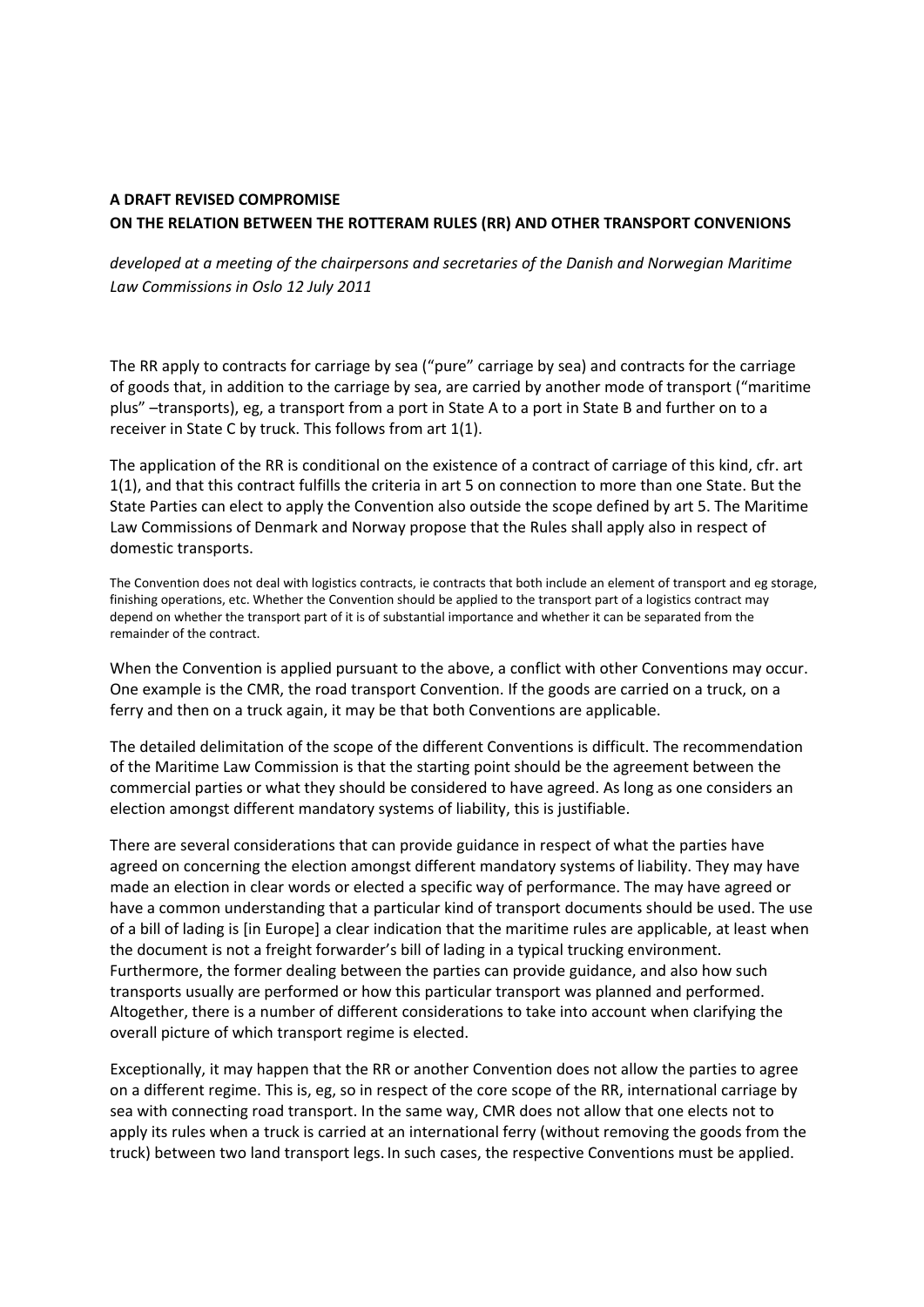However, the Commission recommends – in line with newer European cases<sup>1</sup> that the Conventions are construed relatively narrowly, so that the scope of the election of the parties becomes wide.

When the parties to a large extent can elect the applicable liability regime, this does not mean that there is complete freedom of contract. They must elect one or the other of the mandatory systems. Also, the parties do not have to frame a transport agreement so that none of the mandatory systems are applicable, if there is one.

Exceptionally, it may happen that more than one Convention with mandatory rules as a starting point applies to the same transport. Article 82 of the RR addresses the situations of this kind that are practical in respect of the RR if all Conventions are narrowly construed. The Commission considers that RR art 82 removes whatever there may be of conflicts between the RR and other transport Conventions.

The technique of art 82 is that is provides for an exception from the RR if Conventions on carriage by air, road, rail or inland waterways expressly applies to transports that also go by sea. The relevant clauses of these Conventions are reproduced below.

If art 82 provides that one of the other Conventions take precedence, that convention applies throughout the transport. The result may be that two very similar transports are governed by different sets of rules, eg, dependent on whether the goods remain loaded on a truck at a ferry stretch or not. This is unavoidable due to the fact that the Conventions have been created at different times and under different circumstances.

It may be difficult to ascertain in advance which Convention will apply pursuant to these rules; eg, if one does not know whether the goods will be unloaded from the truck at a ferry leg. In these cases, one cannot know whether to issue a CMR consignment note or a RR transport document. The parties should is such cases act according to their best judgment.

If the RR after this is applicable, that does not exclude the application of the other Conventions entirely. The RR incorporate some of provisions of the other Conventions by its art 26. Eg, in respect of a part of the transport that is a road transport, the liability provisions of the CMR may be applicable (pursuant to specified conditions).

‐‐‐‐

Rev. 3

## **THE CLAUSES INDIRECTLY REFERRED TO IN RR ART 82:**

# **Convention for the unification of certain rules for international carriage by air (Montreal Convention) 1999**

## **Article 18 Damage to Cargo**

4. The period of the carriage by air does not extend to any carriage by land, by sea or by inland waterway performed outside an airport. If, however, such carriage takes place in the performance of

<sup>1</sup> See in particular the Supreme Court of Germany 17 July 2008 (I ZR 181/05), the supreme Court of Belgium 8 November 2004 (C.03.0510.N/1).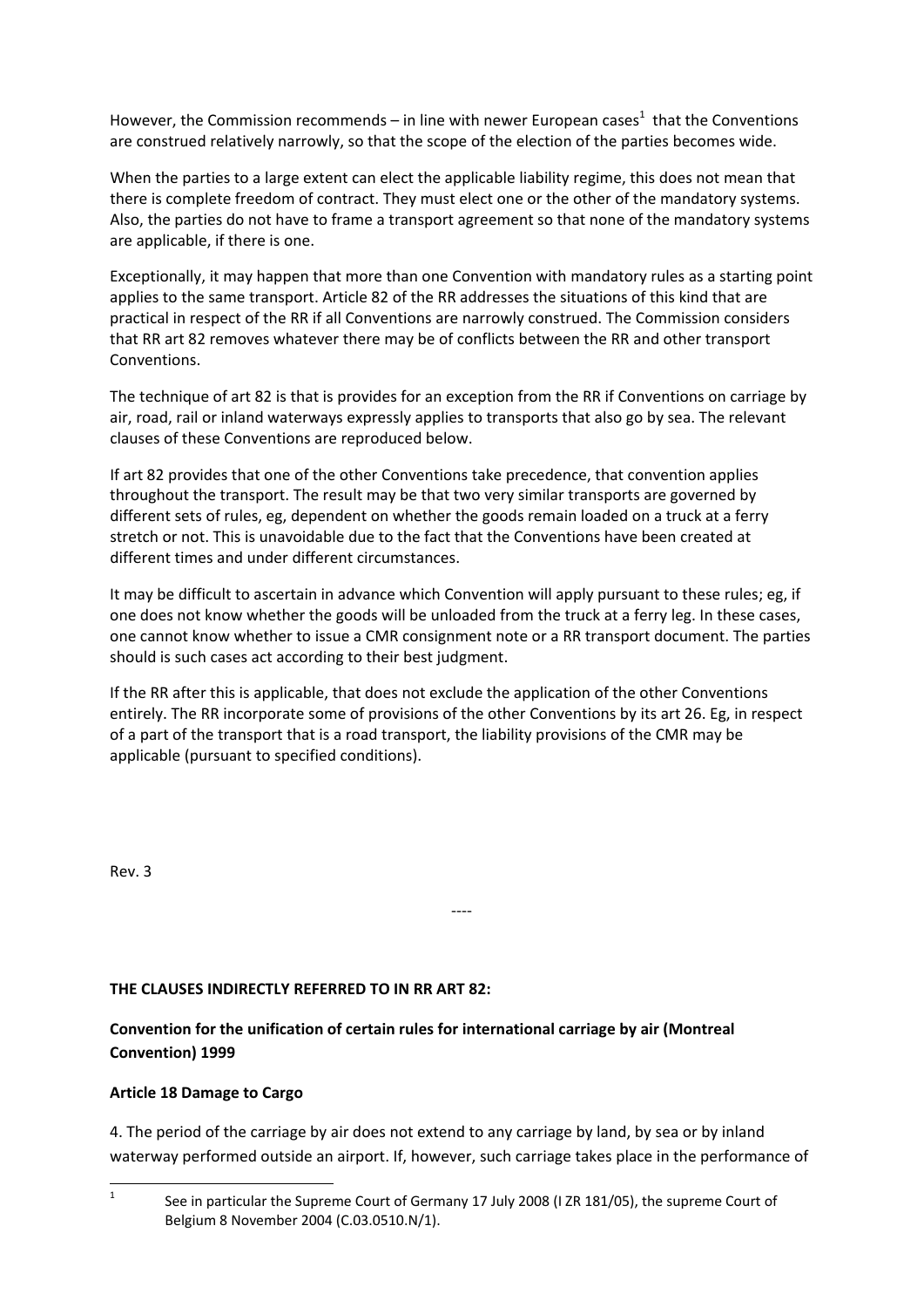a contract for carriage by air, for the purpose of loading, delivery or transhipment, any damage is presumed, subject to proof to the contrary, to have been the result of an event which took place during the carriage by air. If a carrier, without the consent of the consignor, substitutes carriage by another mode of transport for the whole or part of a carriage intended by the agreement between the parties to be carriage by air, such carriage by another mode of transport is deemed to be within the period of carriage by air.

## **Convention on the Contract for the International Carriage of Goods by Road (CMR) 1978**

## **Article 2**

1. Where the vehicle containing the goods is carried over part of the journey by sea, rail, inland waterways or air, and, except where the provisions of article 14 are applicable, the goods are not unloaded from the vehicle, this Convention shall nevertheless apply to the whole of the carriage. Provided that to the extent it is proved that any loss, damage or delay in delivery of the goods which occurs during the carriage by the other means of transport was not caused by act or omission of the carrier by road, but by some event which could only occurred in the course of and by reason of the carriage by that other means of transport, the liability of the carrier by road shall be determined not by this convention but in the manner in which the liability of the carrier by the other means of transport would have been determined if a contract for the carriage the goods alone had been made by the sender with the carrier by the other means of transport in accordance with the conditions prescribed by law for the carriage of goods by that means of transport. If, however, there are no such prescribed conditions, the liability of the carrier by road shall be determined by this convention.

# **Uniform Rules Concerning the Contract of International Carriage of Goods by Rail (CIM ‐ Appendix B to the Convention) 1999**

## **Article 1 Scope**

§ 4 When international carriage being the subject of a single contract of carriage includes carriage by sea or transfrontier carriage by inland waterway as a supplement to carriage by rail, these Uniform Rules shall apply if the carriage by sea or inland waterway is performed on services included in the list of services provided for in Article 24 § 1 of the Convention.<sup>2</sup>

# **Budapest Convention on the Contract for the Carriage of Goods by Inland Waterways (CMNI) 2000**

## **Article 2 Scope of application**

2. This Convention is applicable if the purpose of the contract of carriage is the carriage of goods, without transshipment, both on inland waterways and in waters to which maritime regulations apply, under the conditions set out in paragraph 1, unless:

 2

 The list is available at *http://www.otif.org/en/publications/cim‐lists‐of‐lines‐or‐services/cim‐list‐of‐ maritime‐and‐inland‐waterway‐services.html*.